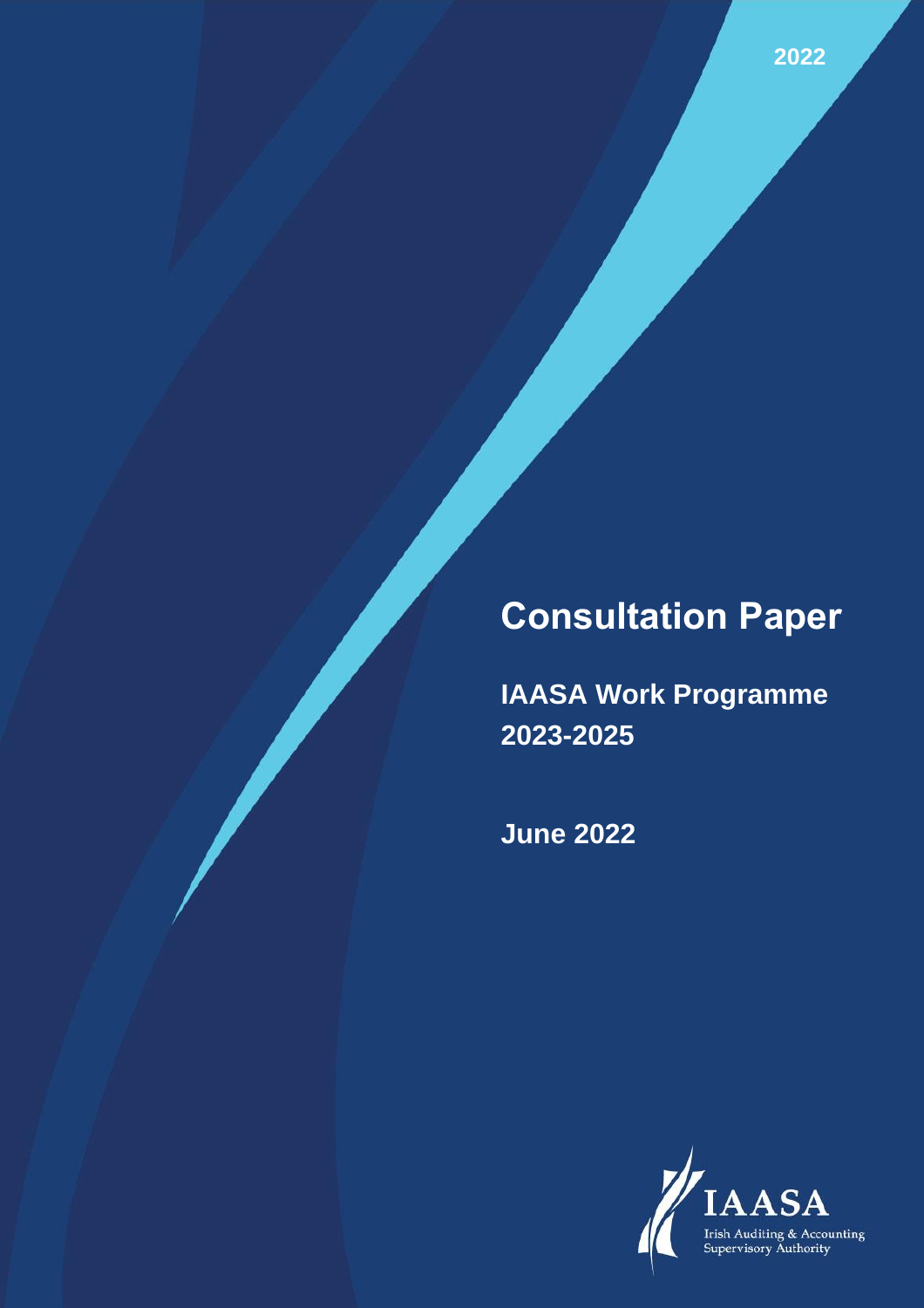#### <span id="page-1-0"></span>**Mission**

To contribute to Ireland having a strong regulatory environment in which to do business by supervising and promoting high quality financial reporting, auditing and effective regulation of the accounting profession in the public interest.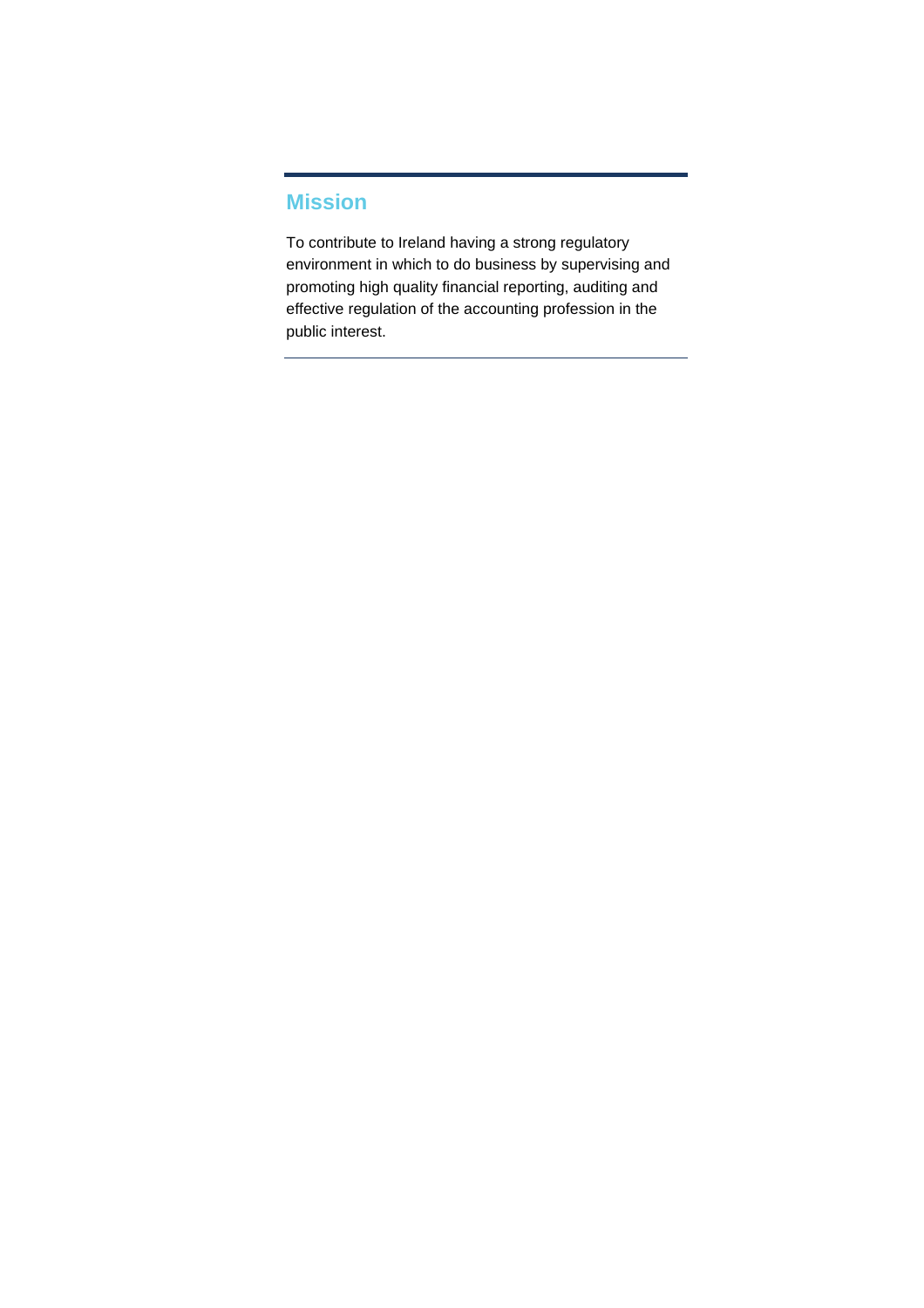# **Contents**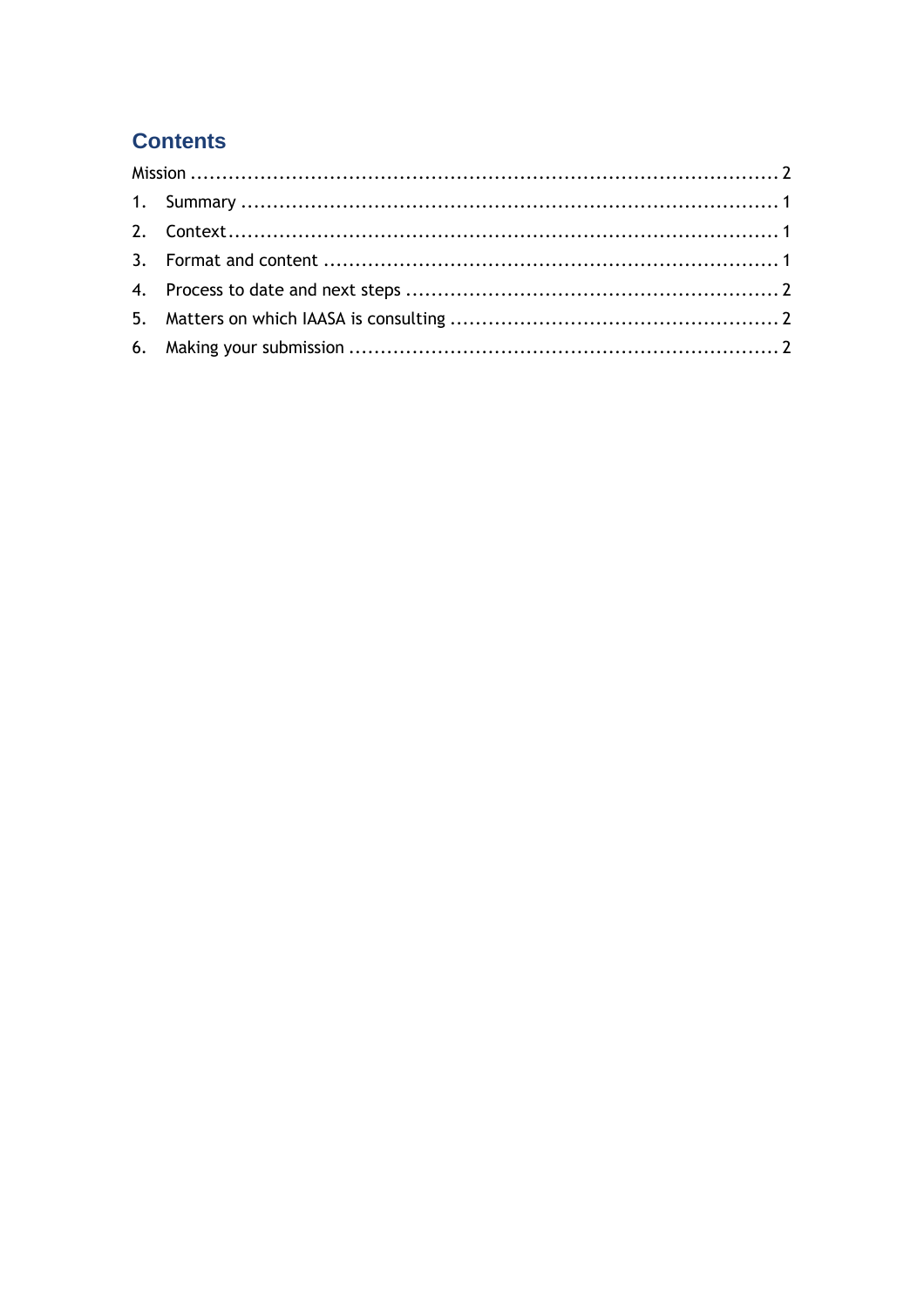### <span id="page-3-0"></span>**1. Summary**

The purpose of this consultation paper is to obtain the views of stakeholders and other interested parties on IAASA's proposed Work Programme for the period 2023-2025.

# <span id="page-3-1"></span>**2. Context**

Section 910 of the Companies Act 2014 provides that IAASA must prepare and submit a work programme to the Minister of Enterprise Trade and Employment for each successive period of three years. The work programme shall have regard to the need to ensure the most beneficial, effective and efficient use of its resources, and shall include:

- the key strategies and activities that the Supervisory Authority will pursue to further its objects and to perform its functions;
- the outputs that the Supervisory Authority aims to achieve and against which its performance will be assessed;
- the staff, resources and expenditure (including an annual programme of expenditure) that will be required to pursue the strategies and activities.

The Authority's current work programme is due to expire at the end of 2022, and so it has started work on drafting a new programme for the period 2023-2025. In accordance with its values and associated behaviours, in particular learning from others and demonstrating accountability for our work and our actions, IAASA is seeking views on it proposed work programme from stakeholders and other interested parties.

### <span id="page-3-2"></span>**3. Format and content**

The 2023-2025 draft programme follows the structure of the current programme. The first section sets out how the Authority operates, outlining the activities undertaken by its functional units. The next section sets out the strands of the programme for the next three years. Under each strand the Authority has developed a set of strategies and outputs that the Authority will achieve over the period of the programme.

The next section of the programme sets out a list of enablers. These are key influencers of the Authority's capacity to achieve the outputs disclosed in the work programme. As such the Authority's work will need to have regard to these enablers in order to maximise its outputs. Included in these enablers are the Authority's staffing and financial resources as required under the Act.

Appendices to the programme include an organisation chart as at the date of commencement of the programme, extracts from relevant legislation, and a list of regulated entities as at the date of approval of the work programme.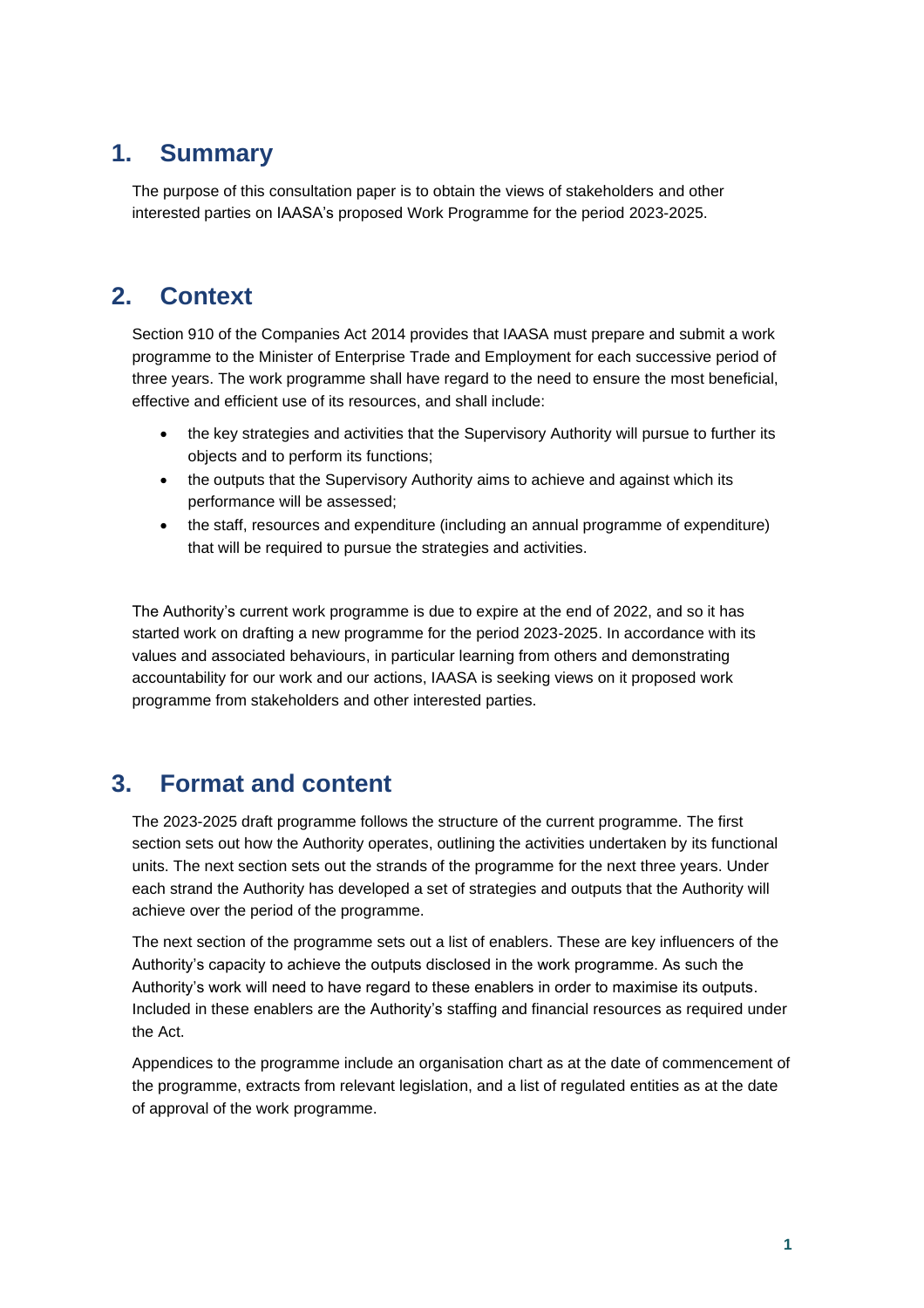### <span id="page-4-0"></span>**4. Process to date and next steps**

The approach to drafting the programme for 2023-2025 was approved by the board of IAASA in early 2022. The draft programme is now in the public consultation phase. Comments on this paper will be considered and an updated draft will be provided to the board later in the year. The visual elements of the programme will also be incorporated following finalisation of the text. The board will approve the final programme in advance of the end of the year and the Authority will submit the final programme to the Minister.

# <span id="page-4-1"></span>**5. Matters on which IAASA is consulting**

IAASA welcomes comments on all aspects of the draft consultation paper. However, a number of matters are set out below on which IAASA is specifically seeking views from stakeholders and interested parties by 5pm on **26 August 2022**.

| No. | Matter on which views are sought                                                                                                         |
|-----|------------------------------------------------------------------------------------------------------------------------------------------|
| 1.  | Does the programme clearly set out the key strategies and activities that the Authority<br>will pursue in the period 2023-2025?          |
| 2.  | Does the programme identify the appropriate strands, strategies and enablers for the<br>Authority?                                       |
| 3.  | Does the programme adequately convey the outputs that the Authority aims to achieve<br>for the period 2023-2025?                         |
| 4.  | Does the programme clearly convey the staff, resources and expenditure that will be<br>required to pursue the strategies and activities? |
| 5.  | Do you have any other comments on the draft programme?                                                                                   |

### <span id="page-4-2"></span>**6. Making your submission**

IAASA invites comments on all aspects of the draft programme and, in particular, on the specific matters set out in section 5 above.

Stakeholders and interested parties are invited to provide responses to the above questions by e-mail only to **submissions@iaasa**.ie no later than **5pm on 26 August 2022**.

Any anonymous submissions will not be considered.

Comments are most helpful if they:

- (a) respond directly to the specific question posed;
- (b) provide a clear rationale for the position adopted by the respondent;
- (c) provide supporting evidence underpinning the views expressed/rationale proposed; and
- (d) describe in detail any alternative option(s) you wish IAASA to consider.

All responses from identifiable individuals and organisations received by the deadline will be considered by IAASA. Depending on the nature and scale of responses, IAASA may publish a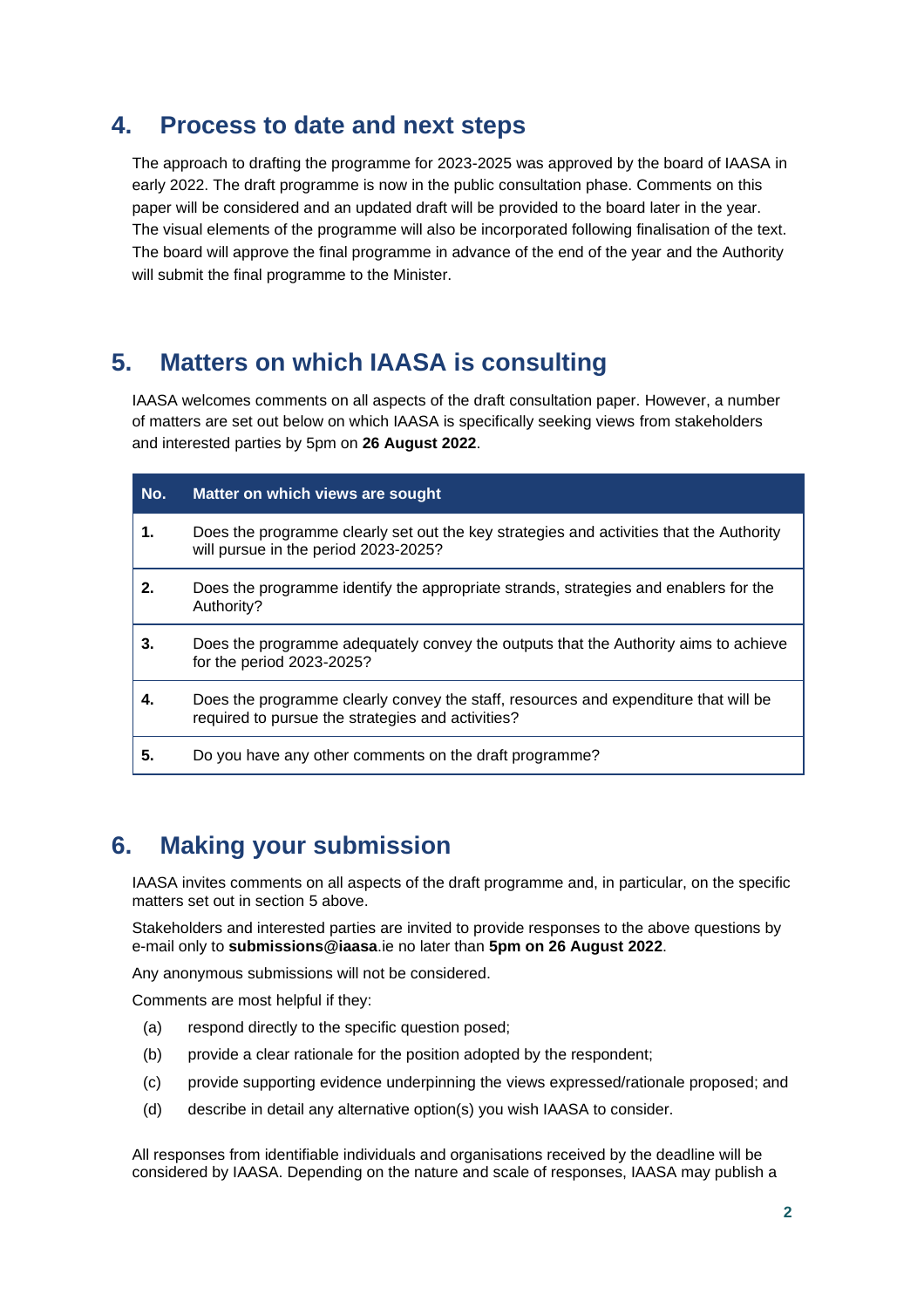feedback statement summarising the content of the responses. Respondents should note that, in the interest of transparency, their responses may be published in full or in part (and may be attributed to the respondent) by IAASA in that feedback statement.